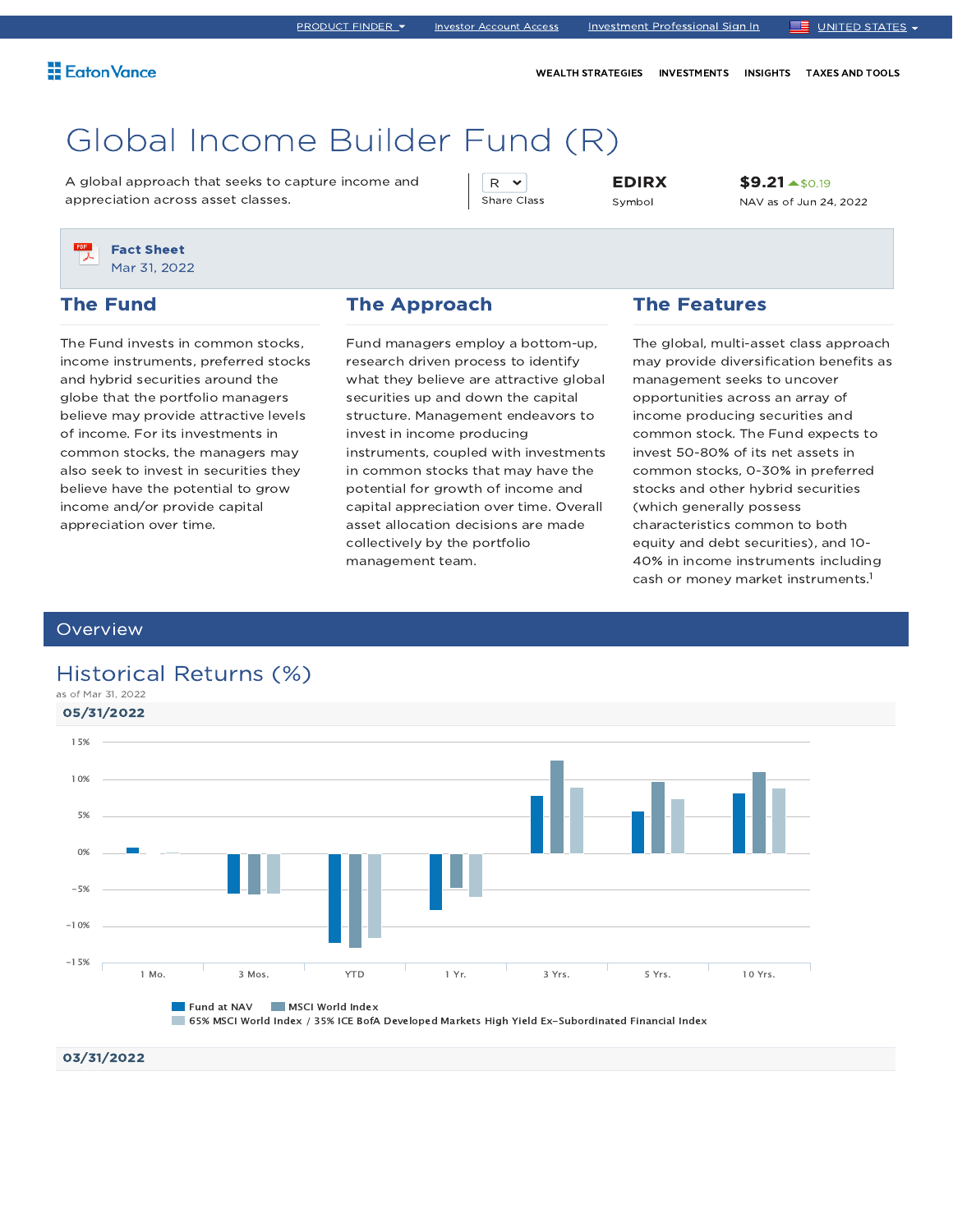

**Fund at NAV MSCI World Index** 

65% MSCI World Index / 35% ICE BofA Developed Markets High Yield Ex-Subordinated Financial Index

| 05/31/2022                                                                                                             |      |                           |         |                   |            |            |
|------------------------------------------------------------------------------------------------------------------------|------|---------------------------|---------|-------------------|------------|------------|
| <b>Fund at NAV</b>                                                                                                     | 0.78 | -5.51 -12.29              | $-7.77$ | 7.89              | 5.72 8.15  |            |
| MSCI World Index <sup>2</sup>                                                                                          |      | $0.08 - 5.72 - 12.97$     | $-4.82$ | 12.64             |            | 9.72 11.05 |
| 65% MSCI World Index / 35% ICE BofA Developed Markets High Yield Ex-Subordinated<br><b>Financial Index<sup>3</sup></b> |      | $0.12 -5.56 -11.62 -6.04$ |         | 9.02              |            | 7.32 8.90  |
| 03/31/2022                                                                                                             |      |                           |         |                   |            |            |
| <b>Fund at NAV</b>                                                                                                     |      | $0.34 -6.86 -6.86$        | 3.53    | 9.65              | 7.99       | 7.71       |
| MSCI World Index <sup>2</sup>                                                                                          | 2.74 | $-5.15 - 5.15$ 10.12      |         | 14.96 12.42 10.88 |            |            |
| 65% MSCI World Index / 35% ICE BofA Developed Markets High Yield Ex-Subordinated<br>Financial Index <sup>3</sup>       |      | 1.47 -5.04 -5.04          | 5.77    |                   | 11.07 9.60 | 8.91       |

Past performance is no guarantee of future results. Investment return and principal value will fluctuate so that shares, when redeemed, may be worth more or less than their original cost. Performance is for the stated time period only; due to market volatility, the Fund's current performance may be lower or higher than quoted. Returns are historical and are calculated by determining the percentage change in net asset value (NAV) with all distributions reinvested. Returns for other classes of shares offered by the Fund are different. Performance less than or equal to one year is cumulative. Total return prior to the commencement of the class reflects returns of another Fund class. Prior returns are adjusted to reflect applicable sales charge (but were not adjusted for other expenses). If adjusted for other expenses, returns would be lower. The share class has no sales charge.

### Fund Facts as of May 31, 2022

| <b>Class R Inception</b>                 | 01/31/2006   |
|------------------------------------------|--------------|
| <b>Investment Objective</b>              | Total return |
| <b>Total Net Assets</b>                  | \$255.3M     |
| <b>Minimum Investment</b>                | \$1000       |
| <b>Expense Ratio (Gross)<sup>4</sup></b> | 1.42%        |
| <b>Expense Ratio (Net)<sup>4</sup></b>   | 1.42%        |
| <b>CUSIP</b>                             | 277923835    |

### Top 10 Holdings  $(\%)^{5,6}$ as of Mar 31, 2022

| Alphabet Inc - CL C           | 3.27  |
|-------------------------------|-------|
| <b>Microsoft Corp</b>         | 2.71  |
| <b>Apple Inc</b>              | 1.76  |
| Amazon.com Inc                | 1.60  |
| <b>EOG Resources Inc.</b>     | 1.30  |
| <b>ASML Holding NV</b>        | 1.23  |
| Eli Lilly & Co                | 1.11  |
| <b>Berkshire Hathaway Inc</b> | 1.10  |
| <b>Volvo AB</b>               | 1.07  |
| Novo Nordisk A/S              | 0.96  |
| Total                         | 16.12 |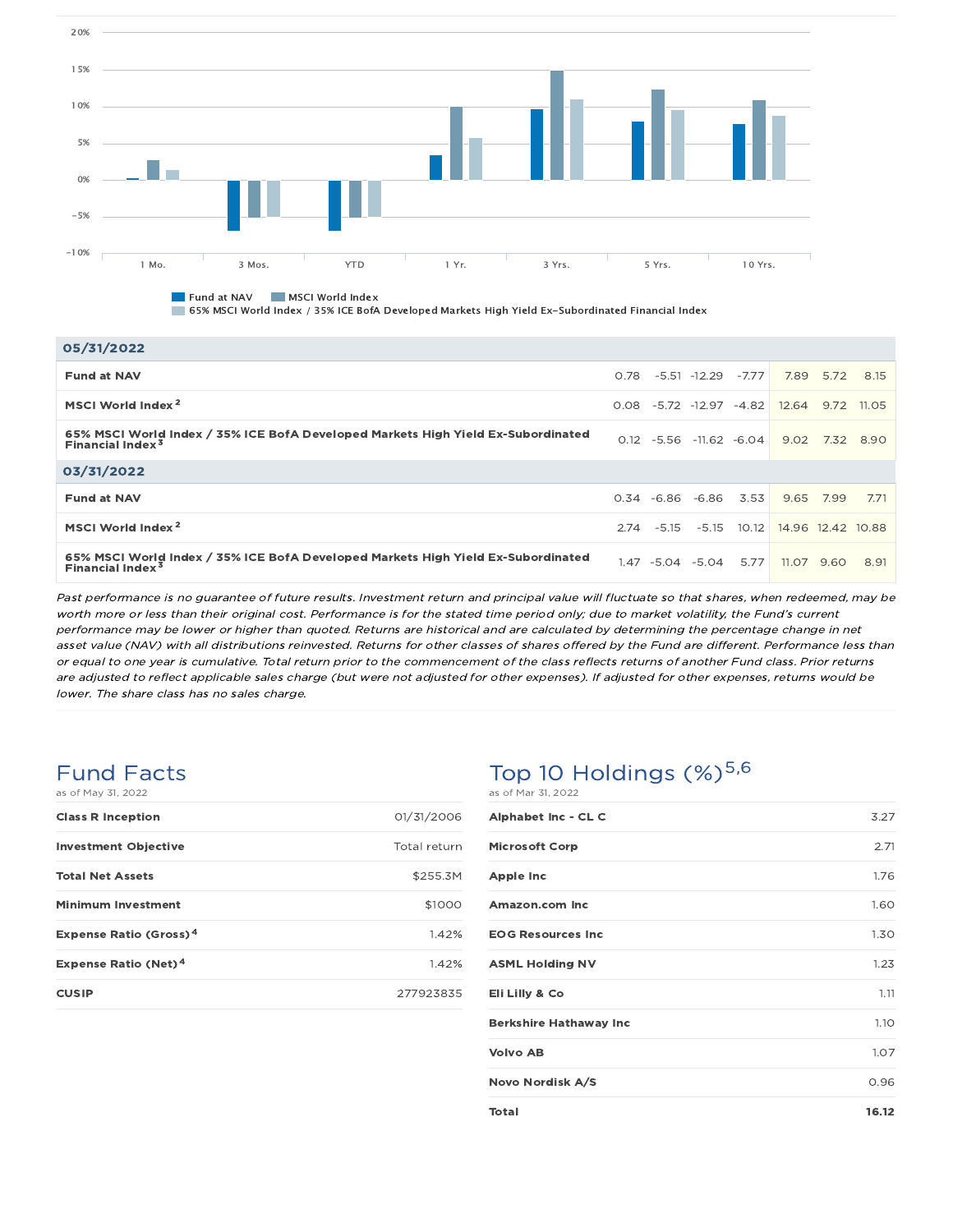## Morningstar Rating™

of May 31, 2022

| <b>Time Period</b> | Rating | Funds in<br><b>Global Allocation</b><br>Category |
|--------------------|--------|--------------------------------------------------|
| Overall            | ****   | 399                                              |
| 3 Years            | ***    | 399                                              |
| 5 Years            | ***    | 353                                              |
| 10 Years           | *****  | 252                                              |

The Morningstar Rating™ for funds, or "star rating", is calculated for managed products (including mutual funds and exchange-traded funds) with at least a three-year history. Exchange-traded funds and open-ended mutual funds are considered a single population for comparative purposes. It is calculated based on a Morningstar Risk-Adjusted Return measure that accounts for variation in a managed product's monthly excess performance, placing more emphasis on downward variations and rewarding consistent performance. The top 10% of products in each product category receive 5 stars, the next 22.5% receive 4 stars, the next 35% receive 3 stars, the next 22.5% receive 2 stars, and the bottom 10% receive 1 star.

The Overall Morningstar Rating for a managed product is derived from a weighted average of the performance figures associated with its three-, five-, and 10-year (if applicable) Morningstar Rating metrics. The weights are: 100% three-year rating for 36-59 months of total returns, 60% five-year rating/40% three-year rating for 60-119 months of total returns, and 50% 10-year rating/30% five-year rating/20% three-year rating for 120 or more months of total returns. While the 10-year overall star rating formula seems to give the most weight to the 10-year period, the most recent three-year period actually has the greatest impact because it is included in all three rating periods. Star ratings do not reflect the effect of any applicable sales load. Hollow stars denote Morningstar Extended Performance Ratings and are considered estimates based on the performance of the fund's oldest share class, adjusted for fees and expenses.

©2022 Morningstar. All Rights Reserved. The information contained herein: (1) is proprietary to Morningstar and/or its content providers; (2) may not be copied or distributed; and (3) is not warranted to be accurate, complete or timely. Neither Morningstar nor its content providers are responsible for any damages or losses arising from any use of this information.

## Portfolio Management

| <b>Christopher M. Dyer, CFA</b> | Managed Fund since 2015        |
|---------------------------------|--------------------------------|
| John H. Croft, CFA              | <b>Managed Fund since 2012</b> |
| Jeffrey D. Mueller              | Managed Fund since 2015        |
| Derek J.V. DiGregorio           | Managed Fund since 2021        |

Portfolio profile subject to change due to active management. Percentages may not total 100% due to rounding. Fund primarily invests in an affiliated investment company (Portfolio) with the same objective(s) and policies as the Fund and may also invest directly. References to investments are to the aggregate holdings of the Fund and the Portfolio.

## About Risk:

The value of investments held by the Fund may increase or decrease in response to economic, and financial events (whether real, expected or perceived) in the U.S. and global markets. The value of equity securities is sensitive to stock market volatility. Changes in the dividend policies of companies could make it difficult to provide a predictable level of income. Investments in foreign instruments or currencies can involve greater risk and volatility than U.S. investments because of adverse market, economic, political, regulatory, geopolitical, currency exchange rates or other conditions. Dividend capture strategies may result in higher portfolio turnover, increased trading costs and potential for capital loss or gains. When interest rates rise, the value of preferred stocks will generally decline. Investments rated below investment grade (sometimes referred to as "junk") are typically subject to greater price volatility and illiquidity than higher rated investments. As interest rates rise, the value of certain income investments is likely to decline. The Fund is exposed to liquidity risk when trading volume, lack of a market maker or trading partner, large position size, market conditions, or legal restrictions impair its ability to sell particular investments or to sell them at advantageous market prices. The impact of the coronavirus on global markets could last for an extended period and could adversely affect the Fund's performance. No fund is a complete investment program and you may lose money investing in a fund. The Fund may engage in other investment practices that may involve additional risks and you should review the **Fund prospectus** for a complete description.

1. The Fund's investments in income instruments and preferred stocks and other hybrid securities are expected to be primarily rated below investment grade (i.e., rated below BBB-by Standard & Poor's Ratings Services or Fitch Ratings, or below Baa- by Moody's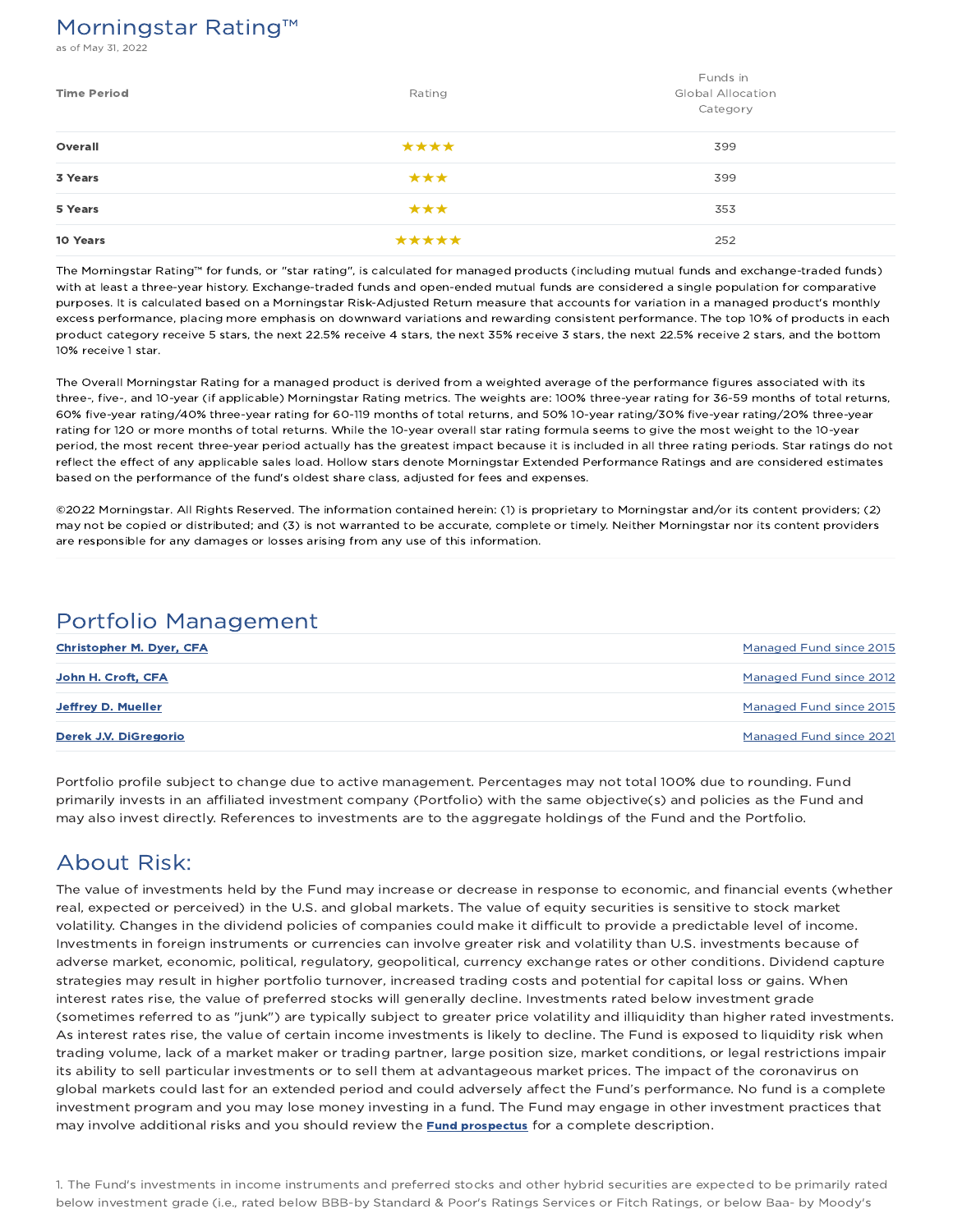Investors Service, Inc. or, if unrated, determined to be of comparable quality by the investment adviser or sub-adviser). 2. MSCI World Index is an unmanaged index of equity securities in the developed markets. Unless otherwise stated, index returns do not reflect the effect of any applicable sales charges, commissions, expenses, taxes or leverage, as applicable. It is not possible to invest directly in an index. Historical performance of the index illustrates market trends and does not represent the past or future performance of the fund. MSCI indexes are net of foreign withholding taxes. Source: MSCI. MSCI data may not be reproduced or used for any other purpose. MSCI provides no warranties, has not prepared or approved this report, and has no liability hereunder. 3. ICE BofA Developed Markets High Yield Ex-Subordinated Financial Index is an unmanaged index of global developed market below investment grade corporate bonds. Unless otherwise stated, index returns do not reflect the effect of any applicable sales charges, commissions, expenses, taxes or leverage, as applicable. It is not possible to invest directly in an index. Historical performance of the index illustrates market trends and does not represent the past or future performance of the fund. ICE® BofA® indices are not for redistribution or other uses; provided "as is", without warranties, and with no liability. Eaton Vance has prepared this report and ICE Data Indices, LLC does not endorse it, or guarantee, review, or endorse Eaton Vance's products. BofA® is a licensed registered trademark of Bank of America Corporation in the United States and other countries.

4. Source: Fund prospectus. 5. Top 10 Holdings excludes cash and equivalents.

6. Percent of total net assets.

## Performance

## Historical Returns (%)

as of Mar 31, 2022



**Fund at NAV MSCI World Index** 

65% MSCI World Index / 35% ICE BofA Developed Markets High Yield Ex-Subordinated Financial Index

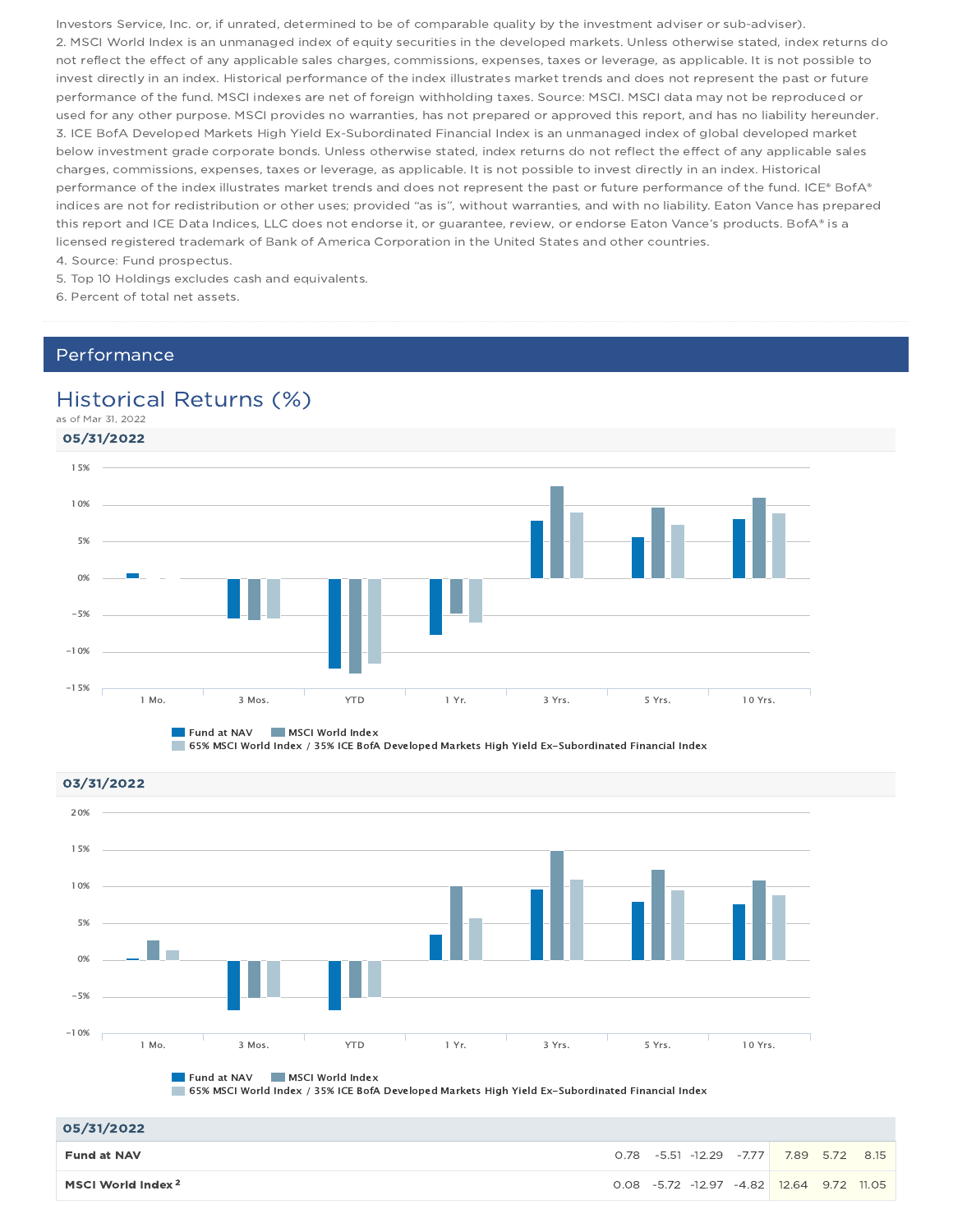| 65% MSCI World Index / 35% ICE BofA Developed Markets High Yield Ex-Subordinated<br>Financial Index <sup>3</sup>       |  | $0.12 -5.56 -11.62 -6.04$ |      | 9.02                                     |      | 7.32 8.90 |
|------------------------------------------------------------------------------------------------------------------------|--|---------------------------|------|------------------------------------------|------|-----------|
| 03/31/2022                                                                                                             |  |                           |      |                                          |      |           |
| <b>Fund at NAV</b>                                                                                                     |  | $0.34 -6.86 -6.86$        | 3.53 | 9.65                                     | 7.99 | 771       |
| MSCI World Index <sup>2</sup>                                                                                          |  |                           |      | 2.74 -5.15 -5.15 10.12 14.96 12.42 10.88 |      |           |
| 65% MSCI World Index / 35% ICE BofA Developed Markets High Yield Ex-Subordinated<br><b>Financial Index<sup>3</sup></b> |  | $1.47 - 5.04 - 5.04$      | 5.77 | 11.07                                    | 9.60 | 8.91      |

Past performance is no guarantee of future results. Investment return and principal value will fluctuate so that shares, when redeemed, may be worth more or less than their original cost. Performance is for the stated time period only; due to market volatility, the Fund's current performance may be lower or higher than quoted. Returns are historical and are calculated by determining the percentage change in net asset value (NAV) with all distributions reinvested. Returns for other classes of shares offered by the Fund are different. Performance less than or equal to one year is cumulative. Total return prior to the commencement of the class reflects returns of another Fund class. Prior returns are adjusted to reflect applicable sales charge (but were not adjusted for other expenses). If adjusted for other expenses, returns would be lower. The share class has no sales charge.

## Calendar Year Returns (%)

|                                                                                                                  | 2012 |                                                            |  | 2013 2014 2015 2016 2017 2018 2019 2020 |  | 2021 |
|------------------------------------------------------------------------------------------------------------------|------|------------------------------------------------------------|--|-----------------------------------------|--|------|
| <b>Fund at NAV</b>                                                                                               |      | 11.12 22.35 2.76 2.86 3.08 15.92 -8.79 23.27 10.29 14.80   |  |                                         |  |      |
| MSCI World Index <sup>2</sup>                                                                                    |      | 15.83 26.68 4.94 -0.87                                     |  | 7.51 22.40 -8.71 27.67 15.90 21.82      |  |      |
| 65% MSCI World Index / 35% ICE BofA Developed Markets High Yield<br>Ex-Subordinated Financial Index <sup>3</sup> |      | 16.30 20.04 3.30 -2.48 10.17 17.87 -6.80 22.59 13.01 15.05 |  |                                         |  |      |

## Fund Facts

| <b>Expense Ratio (Gross)<sup>4</sup></b> | 1.42%      |
|------------------------------------------|------------|
| <b>Expense Ratio (Net)<sup>4</sup></b>   | 142%       |
| <b>Class R Inception</b>                 | 01/31/2006 |
| <b>Distribution Frequency</b>            | Monthly    |

# Yield Information

| as of May 31, 2022 |  |  |  |  |  |  |
|--------------------|--|--|--|--|--|--|
|--------------------|--|--|--|--|--|--|

| <b>Distribution Rate at NAV</b>          | 3.06% |
|------------------------------------------|-------|
| Subsidized SEC 30-day Yield <sup>7</sup> | 2.48% |
| Unsubsidized SEC 30-day Yield            | 2.44% |

### Risk Measures (3 Year)<sup>8</sup> as of May 31, 2022

| Alpha (%)                     | $-2.29$ |
|-------------------------------|---------|
| <b>Beta</b>                   | 0.82    |
| R-Squared (%)                 | 95.12   |
| <b>Standard Deviation (%)</b> | 14.99   |
| <b>Sharpe Ratio</b>           | 0.48    |

## Morningstar Rating™

as of May 31, 2022

| <b>Time Period</b> | Rating | Funds in<br><b>Global Allocation</b><br>Category |
|--------------------|--------|--------------------------------------------------|
| Overall            | ****   | 399                                              |
| 3 Years            | ***    | 399                                              |
| 5 Years            | ***    | 353                                              |
| 10 Years           | *****  | 252                                              |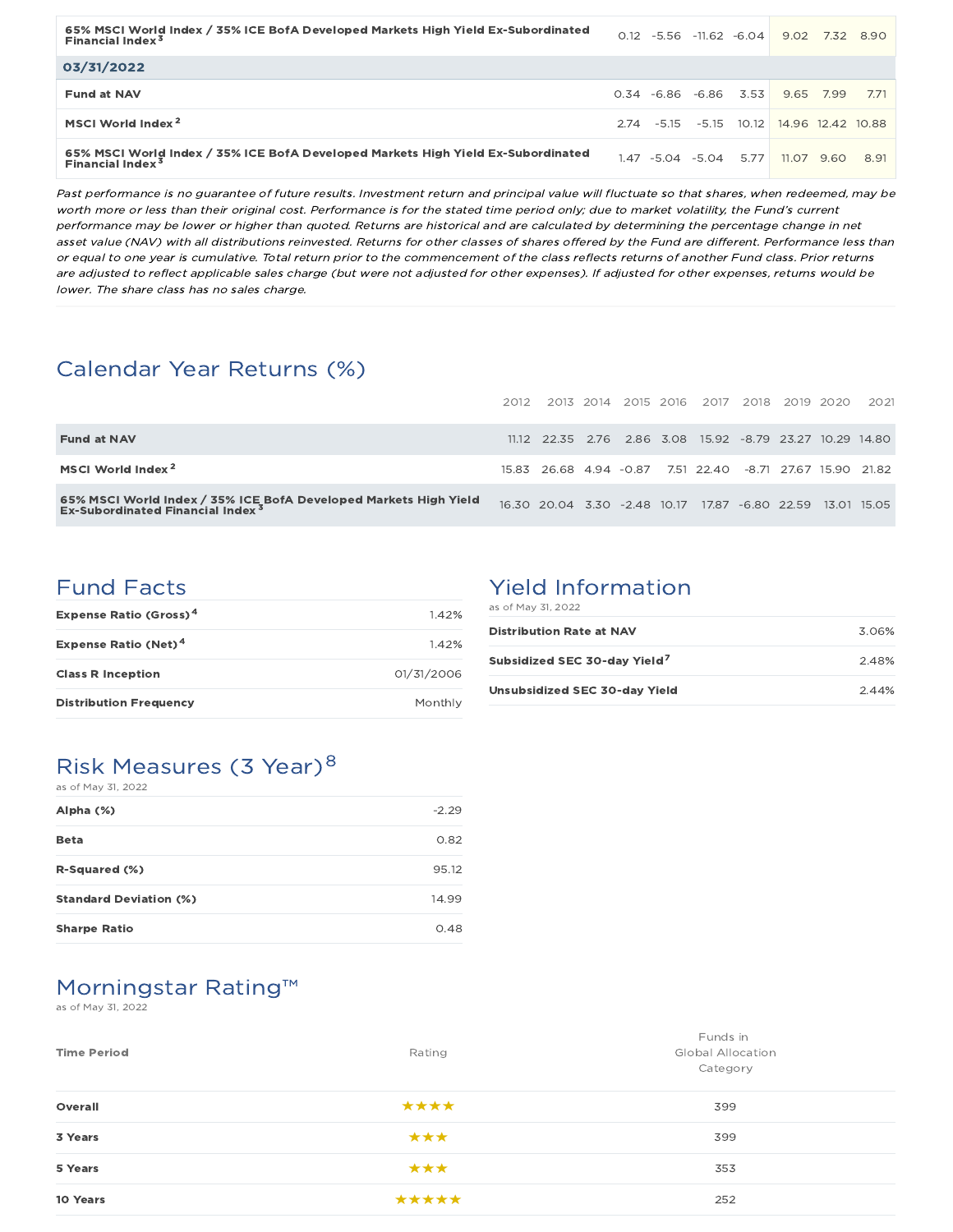The Morningstar Rating™ for funds, or "star rating", is calculated for managed products (including mutual funds and exchange-traded funds) with at least a three-year history. Exchange-traded funds and open-ended mutual funds are considered a single population for comparative purposes. It is calculated based on a Morningstar Risk-Adjusted Return measure that accounts for variation in a managed product's monthly excess performance, placing more emphasis on downward variations and rewarding consistent performance. The top 10% of products in each product category receive 5 stars, the next 22.5% receive 4 stars, the next 35% receive 3 stars, the next 22.5% receive 2 stars, and the bottom 10% receive 1 star.

The Overall Morningstar Rating for a managed product is derived from a weighted average of the performance figures associated with its three-, five-, and 10-year (if applicable) Morningstar Rating metrics. The weights are: 100% three-year rating for 36-59 months of total returns, 60% five-year rating/40% three-year rating for 60-119 months of total returns, and 50% 10-year rating/30% five-year rating/20% three-year rating for 120 or more months of total returns. While the 10-year overall star rating formula seems to give the most weight to the 10-year period, the most recent three-year period actually has the greatest impact because it is included in all three rating periods. Star ratings do not reflect the effect of any applicable sales load. Hollow stars denote Morningstar Extended Performance Ratings and are considered estimates based on the performance of the fund's oldest share class, adjusted for fees and expenses.

©2022 Morningstar. All Rights Reserved. The information contained herein: (1) is proprietary to Morningstar and/or its content providers; (2) may not be copied or distributed; and (3) is not warranted to be accurate, complete or timely. Neither Morningstar nor its content providers are responsible for any damages or losses arising from any use of this information.

# NAV History

| Date         | <b>NAV</b> | NAV Change |
|--------------|------------|------------|
| Jun 24, 2022 | \$9.21     | \$0.19     |
| Jun 23, 2022 | \$9.02     | \$0.02     |
| Jun 22, 2022 | \$9.00     | $-$0.05$   |
| Jun 21, 2022 | \$9.05     | \$0.11     |
| Jun 17, 2022 | \$8.94     | \$0.00     |
| Jun 16, 2022 | \$8.94     | $-$0.18$   |
| Jun 15, 2022 | \$9.12     | \$0.12     |
| Jun 14, 2022 | \$9.00     | $-$0.05$   |
| Jun 13, 2022 | \$9.05     | $-$0.32$   |
| Jun 10, 2022 | \$9.37     | $-$0.20$   |

# Distribution History 9

| Ex-Date      | Distribution | Reinvest NAV |
|--------------|--------------|--------------|
| Jun 22, 2022 | \$0.02500    | \$9.00       |
| May 19, 2022 | \$0.02500    | \$9.39       |
| Apr 19, 2022 | \$0.02500    | \$10.24      |
| Mar 21, 2022 | \$0.02500    | \$10.43      |
| Feb 22, 2022 | \$0.02400    | \$10.44      |
| Jan 19, 2022 | \$0.02500    | \$10.93      |
| Dec 21, 2021 | \$0.02500    | \$11.12      |
| Nov 19, 2021 | \$0.02500    | \$11.40      |
| Oct 19, 2021 | \$0.02500    | \$11.22      |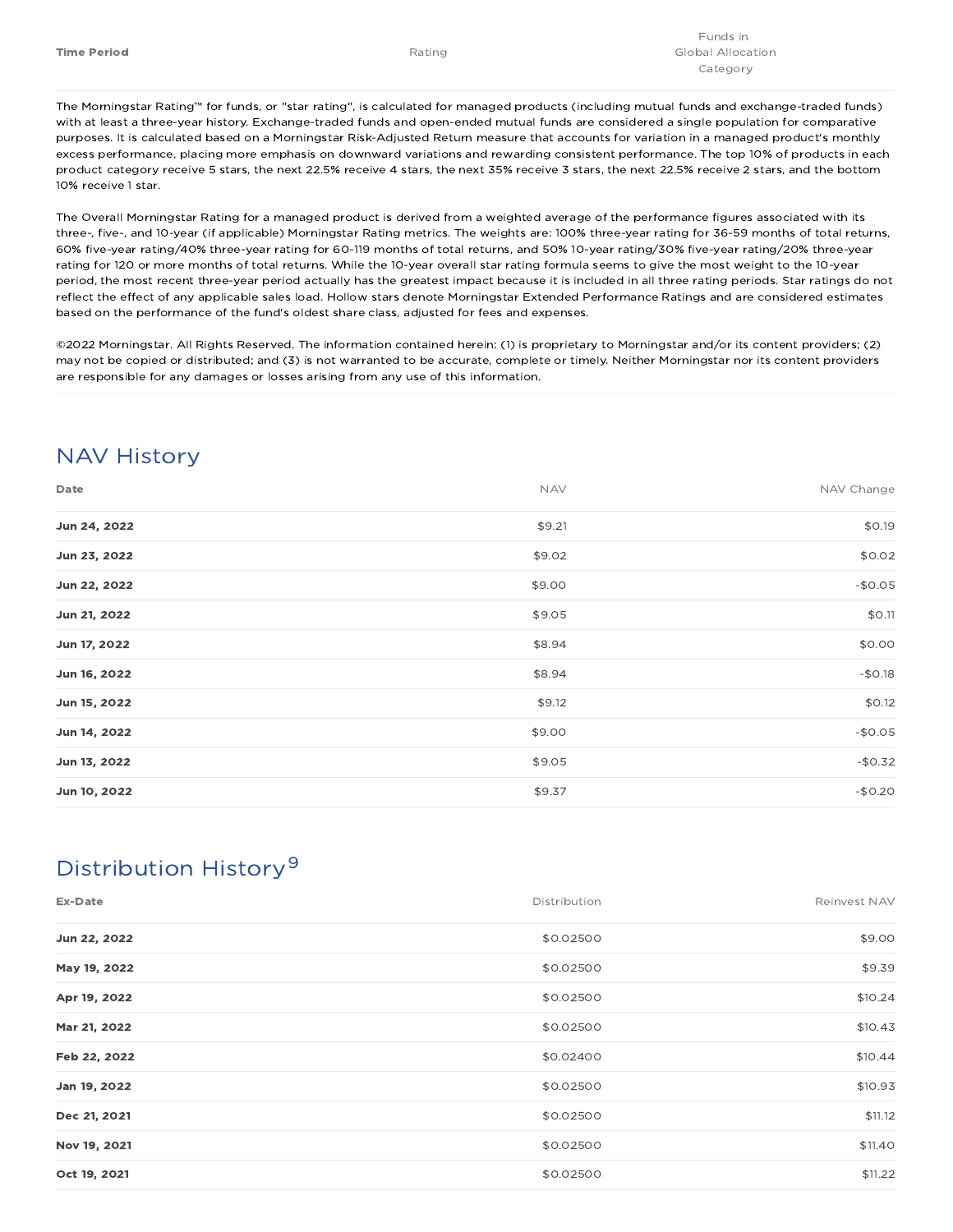| Ex-Date         | Distribution | Reinvest NAV |
|-----------------|--------------|--------------|
| Sep 21, 2021    | \$0.02400    | \$11.18      |
| <b>View All</b> |              |              |

No records in this table indicates that there has not been a distribution greater than .0001 within the past 3 years. Fund prospectus

# Capital Gain History<sup>9</sup>

| Ex-Date                                                                                                               | Short-Term | Long-Term | Reinvest NAV |
|-----------------------------------------------------------------------------------------------------------------------|------------|-----------|--------------|
| Dec 21, 2021                                                                                                          |            | \$0.13840 | \$11.12      |
| Ale yooneda in this toble indicates that thous hos not boon a conital acin questou than 0001 within the noot 7 years. |            |           |              |

No records in this table indicates that there has not been a capital gain greater than .0001 within the past 3 years. Fund prospectus

Portfolio profile subject to change due to active management. Percentages may not total 100% due to rounding. Fund primarily invests in an affiliated investment company (Portfolio) with the same objective(s) and policies as the Fund and may also invest directly. References to investments are to the aggregate holdings of the Fund and the Portfolio.

## About Risk:

The value of investments held by the Fund may increase or decrease in response to economic, and financial events (whether real, expected or perceived) in the U.S. and global markets. The value of equity securities is sensitive to stock market volatility. Changes in the dividend policies of companies could make it difficult to provide a predictable level of income. Investments in foreign instruments or currencies can involve greater risk and volatility than U.S. investments because of adverse market, economic, political, regulatory, geopolitical, currency exchange rates or other conditions. Dividend capture strategies may result in higher portfolio turnover, increased trading costs and potential for capital loss or gains. When interest rates rise, the value of preferred stocks will generally decline. Investments rated below investment grade (sometimes referred to as "junk") are typically subject to greater price volatility and illiquidity than higher rated investments. As interest rates rise, the value of certain income investments is likely to decline. The Fund is exposed to liquidity risk when trading volume, lack of a market maker or trading partner, large position size, market conditions, or legal restrictions impair its ability to sell particular investments or to sell them at advantageous market prices. The impact of the coronavirus on global markets could last for an extended period and could adversely affect the Fund's performance. No fund is a complete investment program and you may lose money investing in a fund. The Fund may engage in other investment practices that may involve additional risks and you should review the **Fund prospectus** for a complete description.

2. MSCI World Index is an unmanaged index of equity securities in the developed markets. Unless otherwise stated, index returns do not reflect the effect of any applicable sales charges, commissions, expenses, taxes or leverage, as applicable. It is not possible to invest directly in an index. Historical performance of the index illustrates market trends and does not represent the past or future performance of the fund. MSCI indexes are net of foreign withholding taxes. Source: MSCI. MSCI data may not be reproduced or used for any other purpose. MSCI provides no warranties, has not prepared or approved this report, and has no liability hereunder. 3. ICE BofA Developed Markets High Yield Ex-Subordinated Financial Index is an unmanaged index of global developed market below investment grade corporate bonds. Unless otherwise stated, index returns do not reflect the effect of any applicable sales charges, commissions, expenses, taxes or leverage, as applicable. It is not possible to invest directly in an index. Historical performance of the index illustrates market trends and does not represent the past or future performance of the fund. ICE® BofA® indices are not for redistribution or other uses; provided "as is", without warranties, and with no liability. Eaton Vance has prepared this report and ICE Data Indices, LLC does not endorse it, or guarantee, review, or endorse Eaton Vance's products. BofA® is a licensed registered trademark of Bank of America Corporation in the United States and other countries. 4. Source: Fund prospectus.

7. SEC 30-day yield is a standardized measure based on the estimated yield to maturity of a fund's investments over a 30-day period and is based on the maximum offer price at the date specified. The SEC 30-day yield is not based on the distributions made by the fund, which may differ. Subsidized yield reflects the effect of fee waivers and expense reimbursements. Distribution Rate at NAV is calculated by dividing the last distribution paid per share (annualized) by NAV. The Fund's monthly distribution may be comprised of ordinary income, net realized capital gains and returns of capital.

8. Alpha measures risk-adjusted performance, showing excess return delivered at the same risk level as the benchmark. Beta measures the volatility of a fund relative to the overall market. R-Squared represents the percentage of the portfolio's movement that can be explained by the general movement of the market. Standard deviation measures the historic volatility of a fund. Sharpe Ratio uses standard deviation and excess return to determine reward per unit of risk.

9. A portion of the Fund's returns may be comprised of return of capital or short term capital gains. The Fund will determine the tax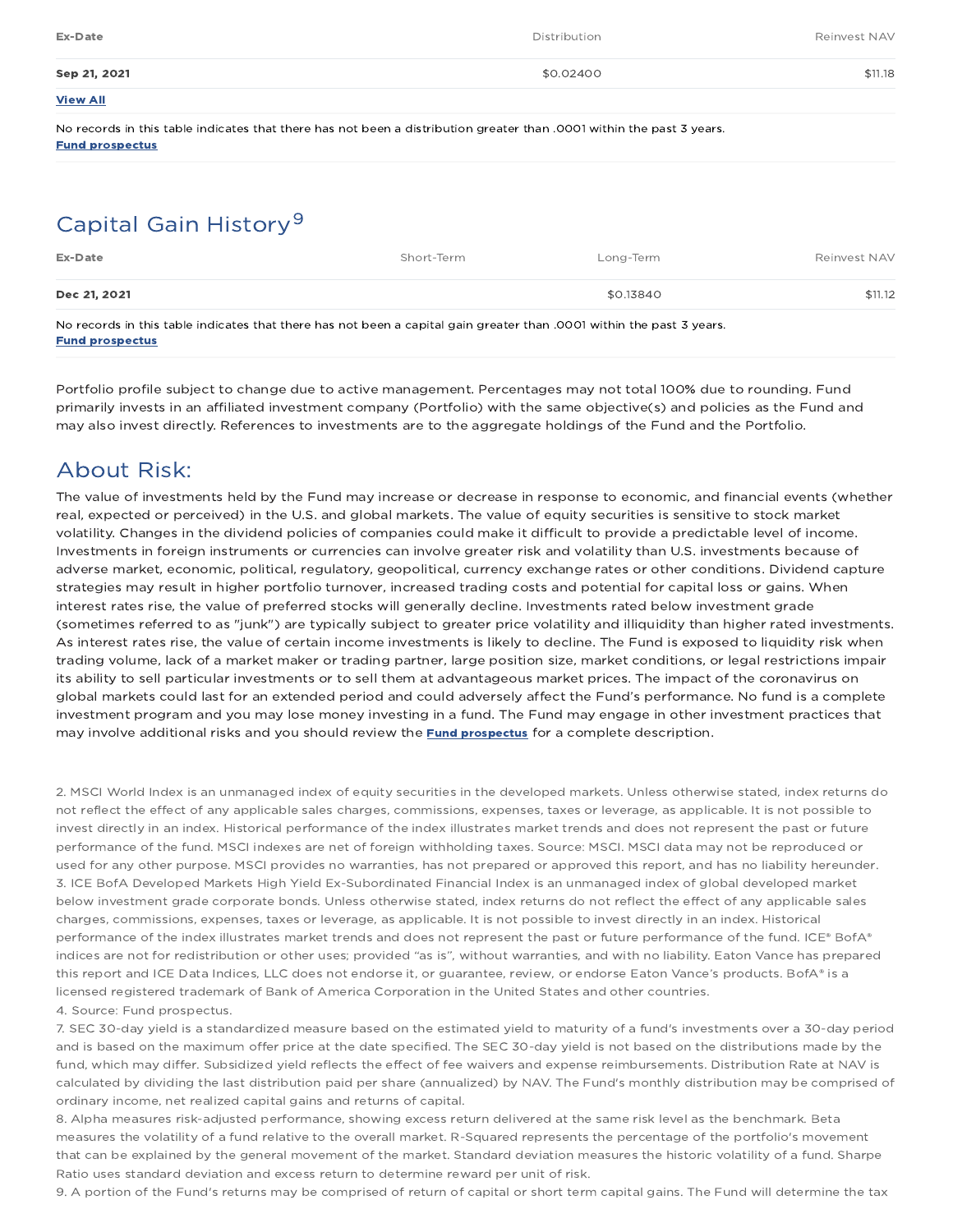characteristics of all Fund distributions after the end of the calendar year and will provide shareholders such information at that time. Please consult your tax advisor for further information.

### Portfolio

# Asset Mix (%)<sup>6,10,11,12</sup>

as of Mar 31, 2022

### 03/31/2022



## Portfolio Statistics

as of Mar 31, 2022

| <b>Average Market Cap</b>        | \$428.6B   |
|----------------------------------|------------|
| <b>Price/Earnings Ratio</b>      | 17.43      |
| <b>Number of Holdings</b>        | 609        |
| <b>Number of Equity Holdings</b> | 138        |
| <b>Price/Book Ratio</b>          | 2.94       |
| <b>Average Coupon</b>            | 5.52%      |
| <b>Average Maturity</b>          | 11.23 yrs. |
| <b>Average Duration</b>          | 1.47 yrs.  |
| <b>Average Price</b>             | \$97.76    |
| Active Share <sup>13</sup>       | 78.92%     |

# GICS Sector Breakdown (%)<sup>14</sup>

| <b>Foreign Common Stocks</b>   | 31.24  |
|--------------------------------|--------|
| <b>U.S. Common Stocks</b>      | 29.61  |
| <b>U.S. Corporate Bonds</b>    | 24.25  |
| <b>Foreign Corporate Bonds</b> | 10.43  |
| <b>Floating-Rate Loans</b>     | 1.77   |
| Cash                           | 1.20   |
| <b>Preferred Stock</b>         | 1.15   |
| <b>Convertible Bond</b>        | O.14   |
| <b>Bond ETF</b>                | 0.10   |
| <b>Closed-end Bond Fund</b>    | O.1O   |
| <b>Total</b>                   | 100.00 |

### as of Mar 31, 2022



| <b>Comm. Services</b>         | 5.66  | 7.88  |
|-------------------------------|-------|-------|
| <b>Consumer Discretionary</b> | 5.69  | 11.59 |
| <b>Consumer Staples</b>       | 3.27  | 7.03  |
| <b>Energy</b>                 | 2.58  | 4.28  |
| <b>Financials</b>             | 9.97  | 13.67 |
| <b>Health Care</b>            | 9.60  | 12.85 |
| <b>Industrials</b>            | 8.78  | 10.04 |
| <b>Information Technology</b> | 11.55 | 22.46 |
| <b>Materials</b>              | 2.97  | 4.49  |
| <b>Real Estate</b>            | 0.74  | 2.80  |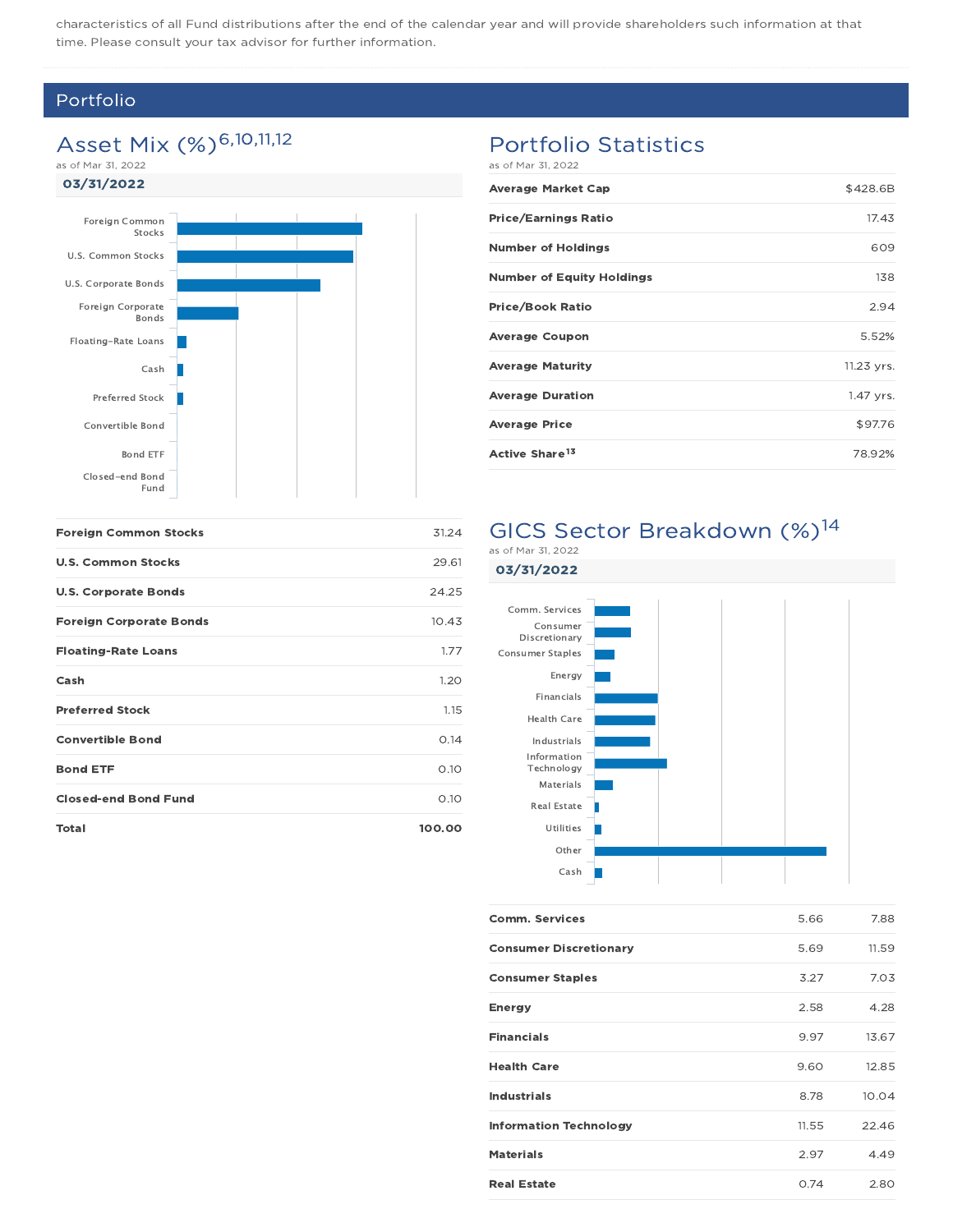| <b>Utilities</b> | 1.17  | 2.91                     |
|------------------|-------|--------------------------|
| Other            | 36.70 | $\overline{\phantom{a}}$ |
| Cash             | 1.30  |                          |

# Credit Quality (%)<sup>15</sup>

as of Mar 31, 2022



| <b>AAA</b>          | 0.23   |
|---------------------|--------|
| <b>BBB</b>          | 9.05   |
| BB                  | 45.73  |
| в                   | 32.68  |
| <b>CCC or Lower</b> | 7.40   |
| <b>Not Rated</b>    | 4.91   |
| <b>Total</b>        | 100.00 |

Ratings are based on Moody's, S&P or Fitch, as applicable. If securities are rated differently by the ratings agencies, the highest rating is applied. Ratings, which are subject to change, apply to the creditworthiness of the issuers of the underlying securities and not to the Fund or its shares. Credit ratings measure the quality of a bond based on the issuer's creditworthiness, with ratings ranging from AAA, being the highest, to D, being the lowest based on S&P's measures. Ratings of BBB or higher by S&P or Fitch (Baa or higher by Moody's) are considered to be investment-grade quality. Credit ratings are based largely on the ratings agency's analysis at the time of rating. The rating assigned to any particular security is not necessarily a reflection of the issuer's current financial condition and does not necessarily reflect its assessment of the volatility of a security's market value or of the liquidity of an investment in the security. Holdings designated as "Not Rated" are not rated by the national ratings agencies stated above.

# Maturity Distribution (%)<sup>15</sup>

as of Mar 31, 2022

03/31/2022



| <b>Less Than 1 Year</b> | 0.33   |
|-------------------------|--------|
| 1 To 3 Years            | 5.21   |
| 3 To 5 Years            | 28.10  |
| 5 To 10 Years           | 55.25  |
| 10 To 20 Years          | 1.09   |
| 20 To 30 Years          | 2.74   |
| More Than 30 Years      | 7.28   |
| Total                   | 100.00 |

# Assets by Country (%)<sup>6</sup>

as of Mar 31, 2022

| <b>United States</b>  | 56.90  |
|-----------------------|--------|
| <b>Switzerland</b>    | 6.27   |
| <b>United Kingdom</b> | 6.18   |
| Sweden                | 4.85   |
| <b>France</b>         | 3.59   |
| Germany               | 3.52   |
| <b>Finland</b>        | 2.68   |
| <b>Australia</b>      | 1.85   |
| <b>Spain</b>          | 1.77   |
| Norway                | 1.72   |
| <b>Total</b>          | 100.00 |
| <b>View All</b>       |        |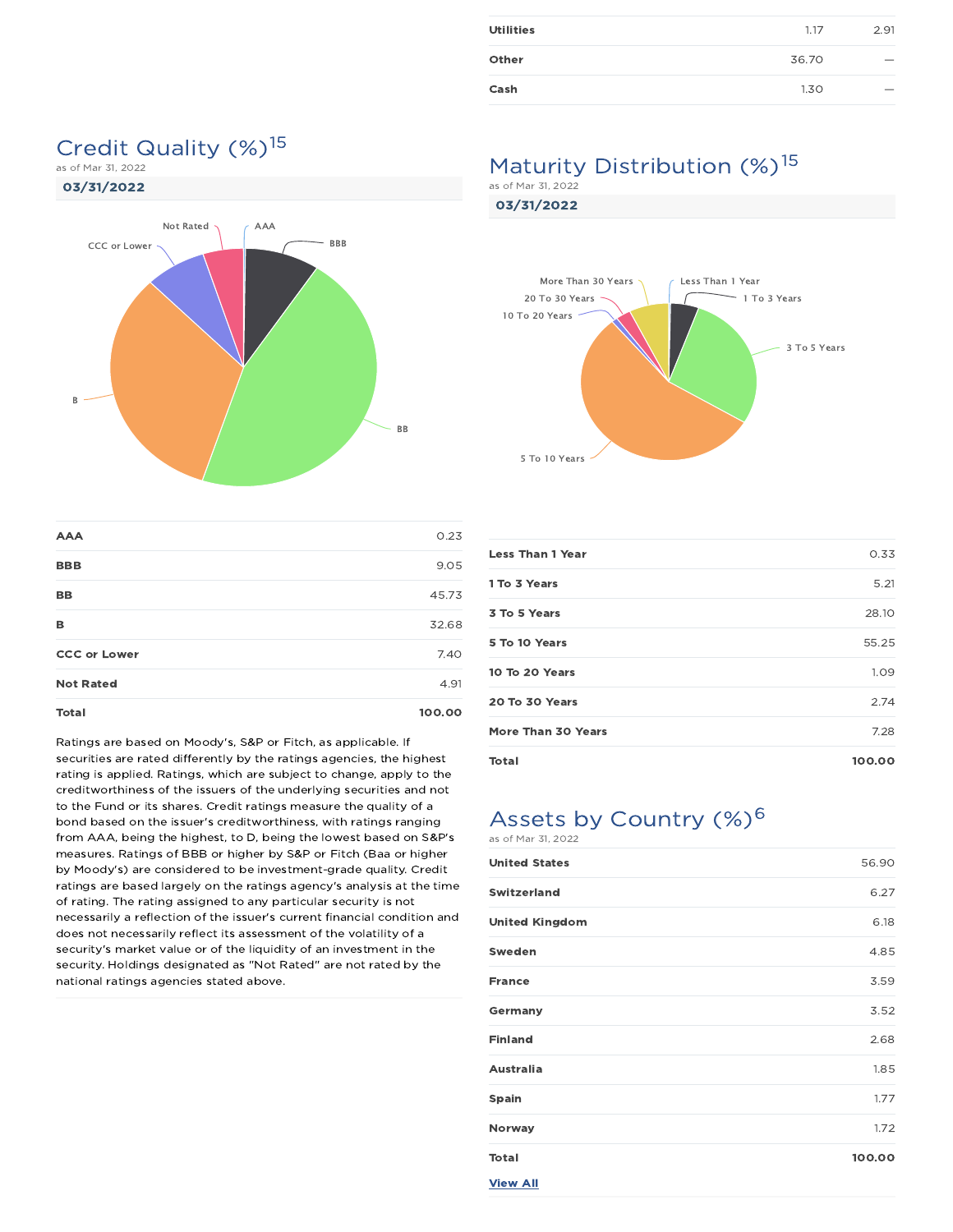Geographic Mix (%)<sup>6</sup> as of Mar 31, 2022

03/31/2022



| <b>North America</b>           | 58.40  |
|--------------------------------|--------|
| <b>Europe</b>                  | 35.45  |
| Asia/Pacific                   | 4.49   |
| <b>Middle East</b>             | 0.37   |
| Latin America/Caribbean        | 0.08   |
| <b>Cash &amp; Other Assets</b> | 1.20   |
| Total                          | 100.00 |

# Fund Holdings (%)

as of Apr 30, 2022

| Holding                       | % of Net Assets |
|-------------------------------|-----------------|
| Alphabet Inc - CL C           | 2.91%           |
| <b>Microsoft Corp</b>         | 2.64%           |
| <b>Apple Inc</b>              | 1.72%           |
| <b>EOG Resources Inc</b>      | 1.38%           |
| Amazon.com Inc                | 1.32%           |
| Eli Lilly & Co                | 1.22%           |
| <b>ASML Holding NV</b>        | 1.13%           |
| <b>Berkshire Hathaway Inc</b> | 1.09%           |
| Coca-Cola Co                  | 1.09%           |
| Novo Nordisk A/S              | 1.07%           |
| <b>View All</b>               |                 |

Portfolio profile subject to change due to active management. Percentages may not total 100% due to rounding. Fund primarily invests in an affiliated investment company (Portfolio) with the same objective(s) and policies as the Fund and may also invest directly. References to investments are to the aggregate holdings of the Fund and the Portfolio.

## About Risk: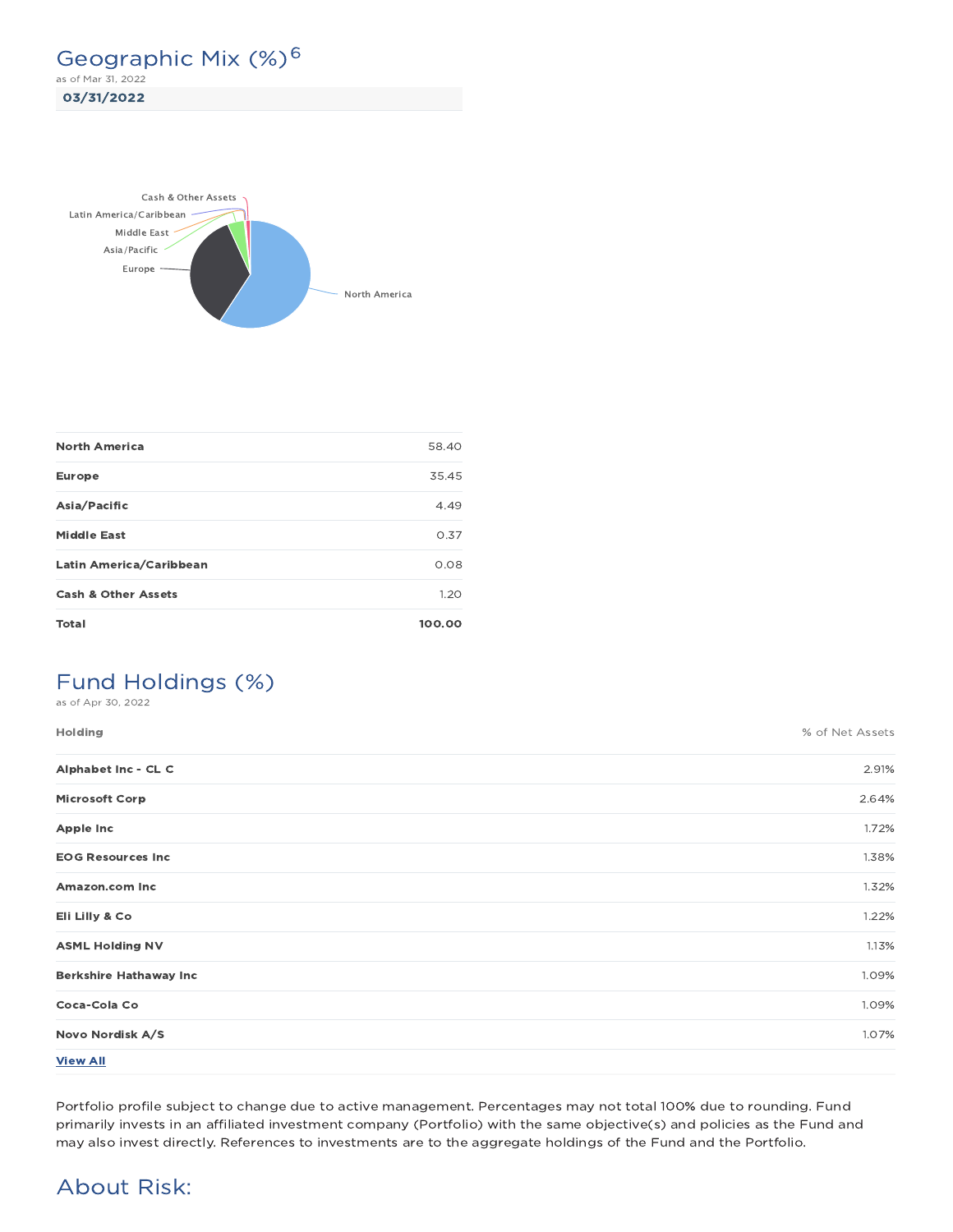The value of investments held by the Fund may increase or decrease in response to economic, and financial events (whether real, expected or perceived) in the U.S. and global markets. The value of equity securities is sensitive to stock market volatility. Changes in the dividend policies of companies could make it difficult to provide a predictable level of income. Investments in foreign instruments or currencies can involve greater risk and volatility than U.S. investments because of adverse market, economic, political, regulatory, geopolitical, currency exchange rates or other conditions. Dividend capture strategies may result in higher portfolio turnover, increased trading costs and potential for capital loss or gains. When interest rates rise, the value of preferred stocks will generally decline. Investments rated below investment grade (sometimes referred to as "junk") are typically subject to greater price volatility and illiquidity than higher rated investments. As interest rates rise, the value of certain income investments is likely to decline. The Fund is exposed to liquidity risk when trading volume, lack of a market maker or trading partner, large position size, market conditions, or legal restrictions impair its ability to sell particular investments or to sell them at advantageous market prices. The impact of the coronavirus on global markets could last for an extended period and could adversely affect the Fund's performance. No fund is a complete investment program and you may lose money investing in a fund. The Fund may engage in other investment practices that may involve additional risks and you should review the **Fund prospectus** for a complete description.

2. MSCI World Index is an unmanaged index of equity securities in the developed markets. Unless otherwise stated, index returns do not reflect the effect of any applicable sales charges, commissions, expenses, taxes or leverage, as applicable. It is not possible to invest directly in an index. Historical performance of the index illustrates market trends and does not represent the past or future performance of the fund. MSCI indexes are net of foreign withholding taxes. Source: MSCI. MSCI data may not be reproduced or used for any other purpose. MSCI provides no warranties, has not prepared or approved this report, and has no liability hereunder. 6. Percent of total net assets.

10. A delay in transaction settlement may result in a negative cash position.

11. Preferred stocks include both U.S. and foreign securities.

12. The Fund may obtain exposure to certain market segments through investments in Exchange-Traded Funds (ETFs) and futures. For purposes of the asset breakdowns, allocations with respect to the Fund's investments in ETFs and futures are based on the underlying portfolio composition of each ETF and future as of the calendar quarter end.

13. Active Share is a measure of the differentiation of the holdings of a portfolio from the holdings of its appropriate benchmark index. It is calculated as one half of the sum of the absolute value of the differences found between the portfolio weights and the benchmark weights.

14. Percent of equity holdings, ex cash.

15. Percent of bond holdings.

### Management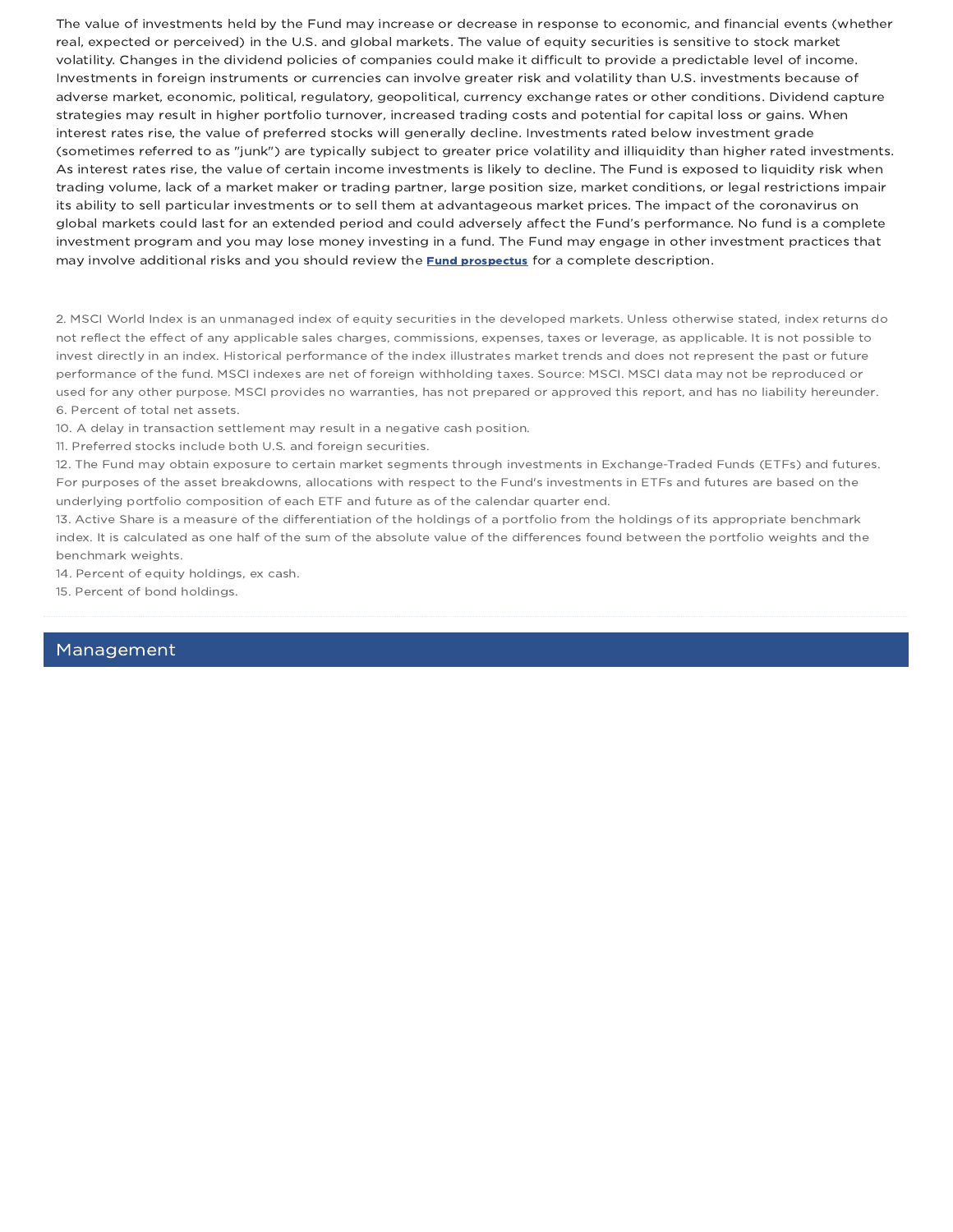

Christopher M. Dyer, CFA Managing Director, Head of Global Equities Joined Eaton Vance 2015

### Biography

Chris is a managing director of Morgan Stanley. He is Head of the Eaton Vance Global Equity team and a portfolio manager for global and international equity portfolios. He joined Eaton Vance in 2015. Morgan Stanley acquired Eaton Vance in March 2021.

Chris began his career in the financial services industry in 1995. Before joining Eaton Vance, he was managing director and head of European equity for Goldman Sachs Asset Management (GSAM), where he was affiliated since 2001.

Chris earned a B.S., cum laude, from Georgetown University and an MBA from The Wharton School, University of Pennsylvania. He is a CFA charterholder.

### Education

- B.S. Georgetown University
- M.B.A. The Wharton School, University of Pennsylvania

#### Experience

• Managed Fund since 2015

### Other funds managed

- Focused Global Opportunities Fund
- Tax-Managed Global Dividend Income Fund



John H. Croft, CFA Managing Director, Portfolio Manager Joined Eaton Vance 2004

#### Biography

John Croft is a portfolio manager on the Investment Grade Credit team. He is responsible for buy and sell decisions, portfolio construction and risk management for the firm's investment grade strategies. He joined Eaton Vance in 2004, and has 36 years of experience. Morgan Stanley acquired Eaton Vance in March 2021.

John began his career in the investment management industry in 1986. Before joining Eaton Vance, he was a credit analyst with Fidelity Management & Research Co.

John earned a B.A. from Colgate University and an MBA from the University of Chicago Graduate School of Business. He is a CFA charterholder.

#### Education

- B.A. Colgate University
- M.B.A. Booth School of Business, University of Chicago

#### Experience

Managed Fund since 2012

#### Other funds managed

- Tax-Managed Equity Asset Allocation Fund
- Tax-Managed Global Dividend Income Fund
- Total Return Bond Fund (formerly Eaton Vance Core Plus Bond Fund)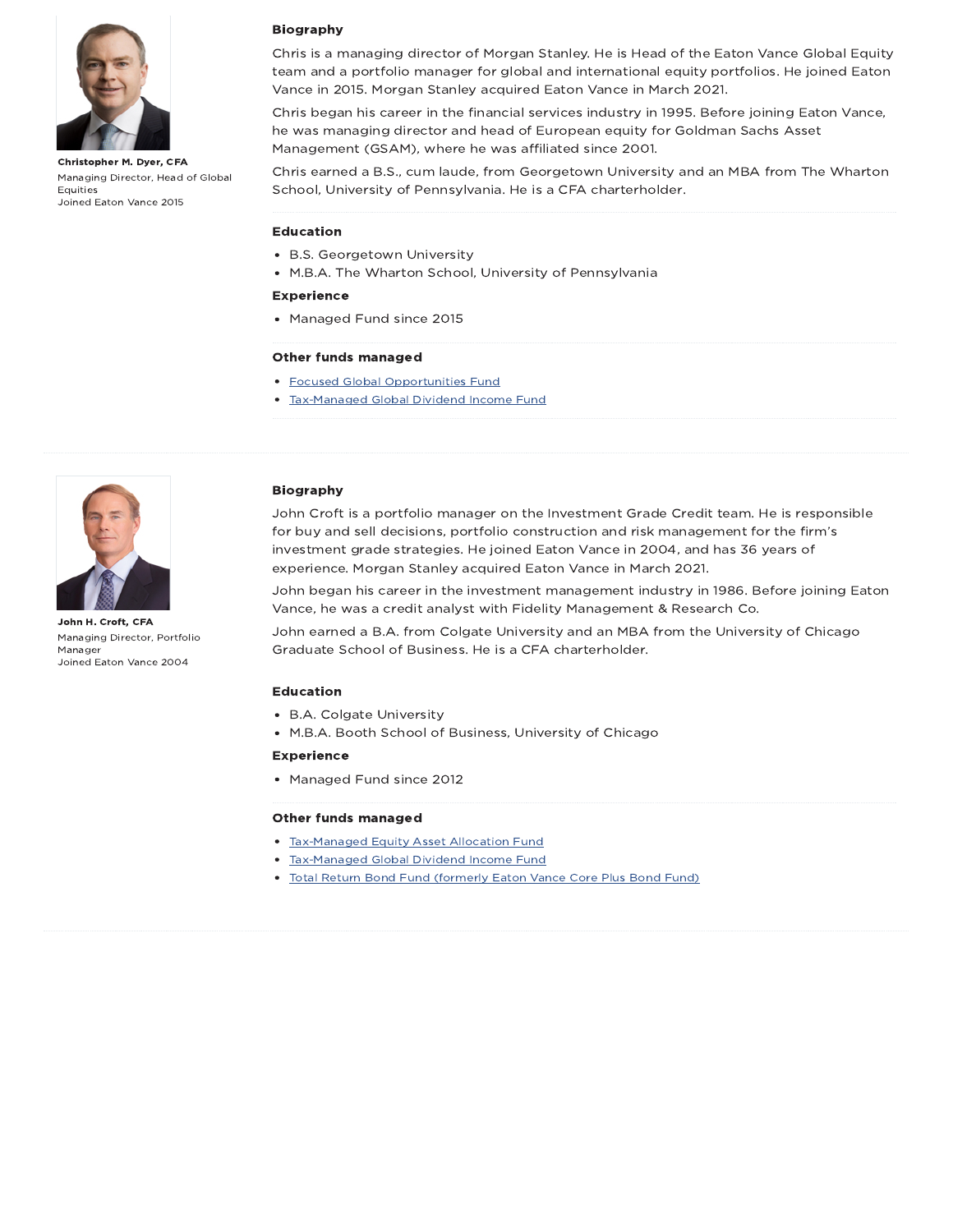

Jeffrey D. Mueller Managing Director, Co-Head of High Yield Joined Eaton Vance 2015

### Biography

Jeffrey Mueller is the Co-Head of High Yield and a portfolio manager on the High Yield team. He is responsible for buy and sell decisions, portfolio construction and risk management for the firm's high yield and multi-asset credit strategies. He joined Eaton Vance in 2015. Morgan Stanley acquired Eaton Vance in March 2021.

Jeff began his career in the investment management industry in 2004. Before joining Eaton Vance, he was a high-yield portfolio manager with Threadneedle Investments. He was previously affiliated with Centaurus Capital Ltd. and Amaranth Advisors LLC.

Jeff earned a B.B.A. from the University of Wisconsin at Madison.

#### Education

B.B.A. University of Wisconsin at Madison

#### Experience

Managed Fund since 2015

#### Other funds managed

- Floating-Rate & High Income Fund
- High Income Opportunities Fund
- Income Fund of Boston
- Multi-Asset Credit Fund

#### Derek J.V. DiGregorio

Executive Director, Portfolio Manager Joined Eaton Vance 2006

#### Biography

Derek is an executive director of Morgan Stanley, a vice president of Eaton Vance Trust Company and a portfolio manager on the Eaton Vance Specialty Solutions team on a number of Eaton Vance global and domestic equity income portfolios, with particular experience in dividend investing, equity portfolio tax management and equity portfolio strategy implementation. He began his career in the investment management industry in 2006 with Eaton Vance. Morgan Stanley acquired Eaton Vance in March 2021.

Derek earned a B.S. from Bates College and an MBA from Boston University Questrom School of Business.

#### Education

- B.S. Bates College
- M.B.A, Questrom School of Business, Boston University

### Experience

• Managed Fund since 2021

#### Other funds managed

Tax-Managed Global Dividend Income Fund

### Literature

## **Literature**



Download - Last updated: Mar 31, 2022

Annual Report Download - Last updated: Oct 31, 2021

Full Prospectus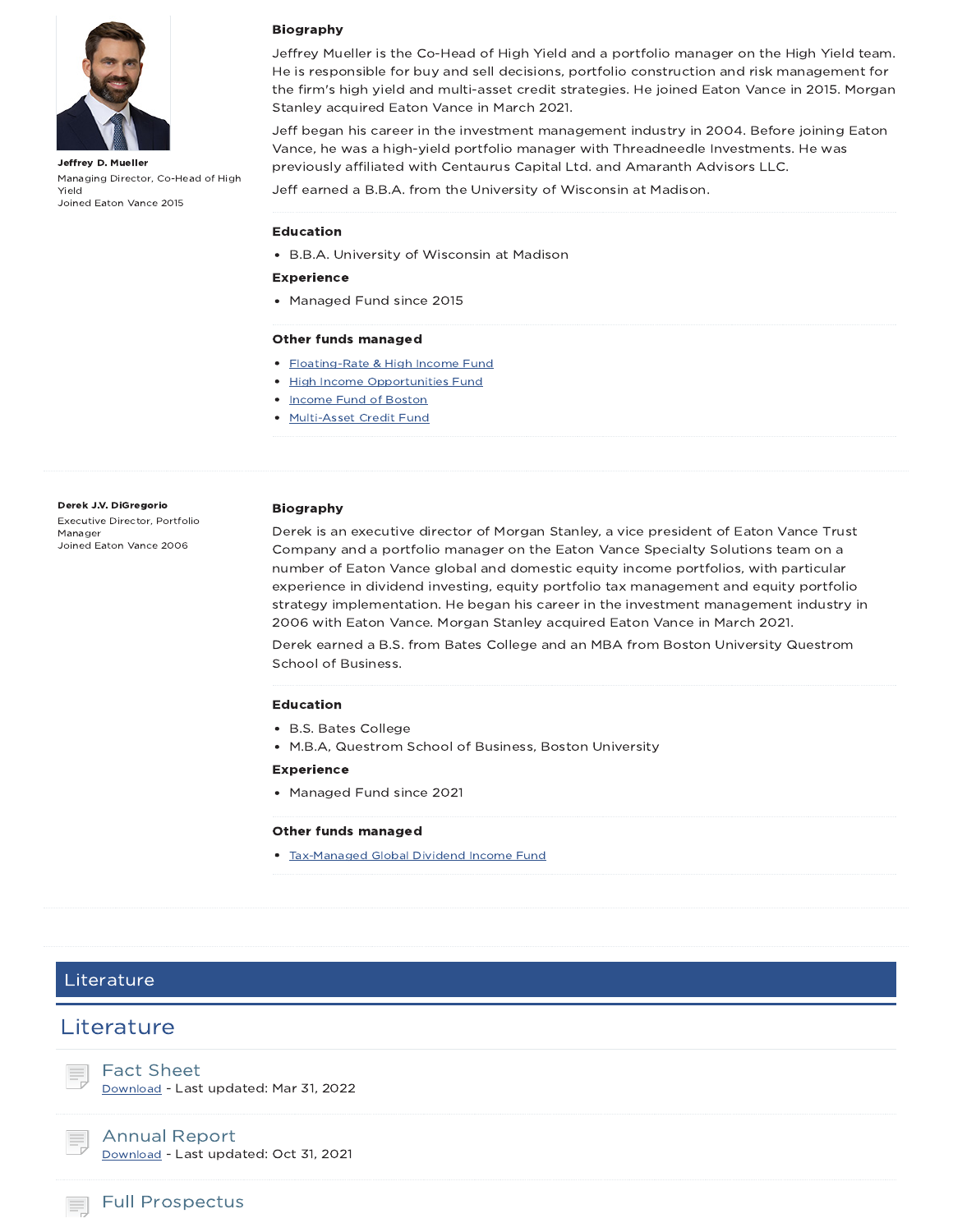| $-$<br>Download - Last updated: Mar 1, 2022                                                              |
|----------------------------------------------------------------------------------------------------------|
| Q1 Holdings<br>F.<br>Download - Last updated: Jan 31, 2022                                               |
| Q3 Holdings<br>Download - Last updated: Jul 31, 2021                                                     |
| Holdings - Form N-PORT<br>Ħ,<br>Download                                                                 |
| Eaton Vance Announces Upcoming Retirement of Michael A. Allison<br>Download - Last updated: May 13, 2021 |
| <b>SAI</b><br>Download - Last updated: Mar 1, 2022                                                       |
| Semi-Annual Report<br>Download - Last updated: Apr 30, 2022                                              |
| <b>Summary Prospectus</b><br>Download - Last updated: Mar 1, 2022                                        |

|  | <b>E</b> dton Vance |
|--|---------------------|
|--|---------------------|

## in  $y = \theta$



**HEADQUARTERS** Two International Place Boston, MA 02110

#### **Investments**

Eaton Vance Funds

Parametric Funds

Calvert Funds

Separately Managed Accounts

Closed-End Funds and Term Trusts

**Insights** 

Advisory Blog Monthly Market Monitor Market Update Events<sup>2</sup> The Advisor Institute

### Taxes & Tools

Investment Tax Center

Tax Information

Investment Tax Calculator

Laddered Investing Interest Rate Scenario Tool

Concentrated Stock Position **Calculator** 

Tax-Equivalent Yield Calculator

### **Resources**

Forms & E-Delivery Mutual Funds & Abandoned Property DST Vision AdvisorCentral